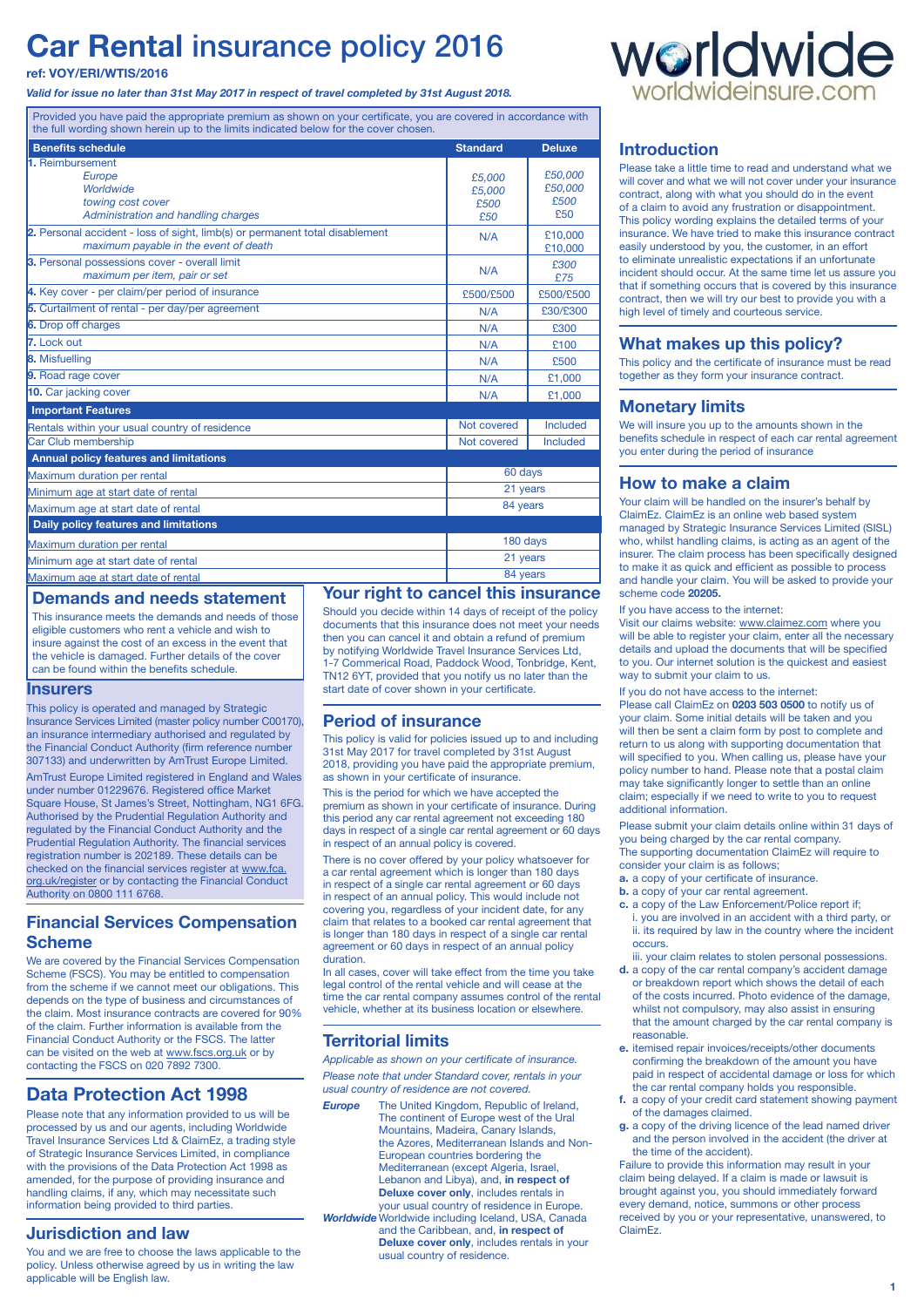# **Who is eligible to purchase car hire insurance?**

#### Any person;

- aged between 21 and 84 years inclusive, and
- who holds a full and valid, internationally recognised driving licence, and
- who is eligible to rent and drive the rental vehicle and able to adhere to the terms of the car rental agreement.

This policy is not valid if you are unable to meet all the eligibility criteria noted above.

# **Data protection and privacy statements**

#### *Data transfer consent*

By purchasing this insurance policy with AmTrust Europe Ltd, you have consented to the use of your data as described below.

#### *Data protection policy*

AmTrust Europe Limited, Worldwide Travel Insurance Services Ltd and ClaimEz, a trading style of Strategic Insurance Services Limited, are committed to protecting your privacy including sensitive personal information. Please read this section carefully as acceptance of this insurance policy will be regarded as having read and accepted these terms and conditions.

#### *Sensitive information*

Some of the personal information we ask you for may be sensitive personal data, as defined by the Data Protection Act 1998 (such as information about health or criminal convictions). We will not use such sensitive personal data about you or others except for the specific purpose for which you provide it and to provide the services described in your policy documents.

#### *How we use and protect your information and who we share it with*

We will use your information to manage your insurance policy, including underwriting and claims handling. This may include disclosing it to other insurers, administrators, third party underwriters and reinsurers.

Your information comprises of all the details we hold about you and your transactions and includes information obtained from third parties. We may use and share your information with other members of the AmTrust group companies (The Group). We will provide an adequate level of protection to your data.

We do not disclose your information to anyone outside The group except:

- where we have your permission.
- where we are required or permitted to do so by law.
- to credit reference and fraud prevention agencies.
- other companies that provide a service to us or you.
- where we may transfer rights and obligations under this agreement.

We may transfer your information to other countries and jurisdictions on the basis that anyone to whom we pass it provides an adequate level of protection. However, such information may be accessed by law enforcement agencies and other authorities to prevent and detect crime and comply with legal obligations.

#### *Your rights*

Under the Data Protection Act 1998 you have certain rights regarding access to your information. You have the right to see a copy of the personal information we hold about you, if you believe that any of the information we are holding is incorrect or incomplete, please let us know as soon as possible. To provide a copy of the information we may ask you for a small fee.

#### *Marketing*

ClaimEz, a trading style of Strategic Insurance Services Limited, will not use your data for marketing purposes. All information provided is used to manage your insurance policy only.

Furthermore, please note that any information provided to Worldwide Travel Insurance Services Limited will be processed by us and our agents will be in compliance with the provisions of the Data Protection Act 1998 as amended, for the purpose of providing insurance and handling claims, if any, which may necessitate such information being provided to third parties.

# **Definitions**

Any word defined below will have the same meaning wherever it is shown in your policy. These definitions have been listed in alphabetical order.

*Accident/accidental* means a sudden, unexpected event caused by something external and visible, which results directly in loss, damage or physical bodily injury.

*Act of terrorism* means an act, including but not limited to the use of force or violence and/ or the threat of any person or group of persons whether acting alone, or on behalf of, or in connection with any organisation, or government, committed for political, religious, ideological or similar purposes including the intention to influence any government and/ or the public, or any section of the public in fear.

#### *Administrator* means Worldwide Travel Insurance Services Limited.

*Bodily injury* means an identifiable physical injury sustained by you caused by sudden, unexpected, external and visible means.

*Car Club* means a commercial operation in business to allow paid-up members to rent and use a vehicle that is owned by the Club on an hourly or daily basis. This does not include privately owned vehicles made avaliable as part of a car-pooling or car sharing or similar arrangement.

*Car rental agreement* means the contract provided by a car rental company in respect of the provision of a rental vehicle that is signed by the lead named driver and that states the excess for which a lead named driver is responsible.

*Car rental company* means a commercial operation in business to rent out vehicles that is fully licensed, where applicable, by the regulatory authority of that country, state or local authority.

*Certificate of insurance* means an insurance validation certificate issued which describes who is covered under this policy.

*ClaimEz* means the administration system owned and managed by Strategic Insurance Services Limited

*Country of residence* means your usual place of residence, for no less than 6 months of the year.

*Excess* means the amount for which you are held responsible under the terms of the car rental agreement as a result of the physical loss of or damage to the rental vehicle, including fire, vandalism, theft and loss of use. This includes up to £50 in total in respect of administration and handling charges raised by the car rental company in connection with any loss of or damage to the rental vehicle.

**Insurance Premium Tax (IPT)** means a Government tax which must be paid by you in addition to the insurance premium.

*Occupying* means travelling in, getting into or getting out of any rental vehicle.

*Personal possessions* means luggage, clothing and personal items which are owned by you. The following are not included in the definition; animal skins, antiques, bicycles, binoculars, bonds, buggies, computer games and computer game consoles, computer or telecommunications equipment of any kind, contact or corneal lenses, coupons, diving equipment, documents of any kind, furs, ipods, marine and craft equipment, mobile phones, money, motor vehicles, MP3 players, musical instruments, prams, radios, sailboards or related equipment or fittings of any kind, securities, stamps, surfboards, tape recorders, television sets, travellers cheques, video equipment or DVD equipment of any kind.

**Policy** means your certificate of insurance, this policy and endorsements.

*Public highway* means any road made or unmade that is intended for use by the general public.

*Rental vehicle* means any one private car hired under a contract on a hourly, daily or weekly basis from a car rental company during the period of insurance. The definition of a rental vehicle does not include; **a.** a rental vehicle;

- i. with a retail purchase price in excess of £50,000. ii. which is over 20 years old.
- iii. which has not been manufactured for 10 years or more.
- **b.** the rental of a motor home, trailer, caravan, van, truck, non-passenger carrying vehicle, vehicle that carries more than 9 people including the driver, motorcycle,

moped, motorbike, off-road vehicle or a recreational vehicle.

c. the rental of privately-owned vehicles made available as part of a car-pooling, car sharing or similar arrangement.

**Single item** means any one article, pair, set or collection owned by you.

*UK, United Kingdom* means England, Scotland, Wales, Northern Ireland, the Channel Islands and the Isle of **Man** 

*Under body of the vehicle* means the underside of the vehicle excluding bumpers and trim.

*Valuables* means articles made of or containing gold, silver or other precious metals, jewellery, leather goods, furs, camcorders, photographic equipment, precious or semi-precious stones, silks, telescopes, binoculars, watches, computer equipment, computer games & computer game consoles, cameras, compact disc players, MP3 players & iPods, sunglasses, spectacles, mini-disc players, owned by you.

*We, us* and *our* means AmTrust Europe Limited

*You* and *your* means the person(s) named and included on the certificate of insurance which attaches to this policy, up to a maximum of 4 persons. Any one of these must be the lead named driver on the rental agreement. **In respect of annual policies, you must all live at the same address and no more than one vehicle can be hired at any one time.**

# **Section 1**  Reimbursement

**You are covered** up to the amount shown in the benefits schedule if, as a result of any physical loss or damage to the rental vehicle for which you are responsible under the terms of the car rental agreement, you;

- **a.** incur costs relating to the excess following a valid claim under your car rental agreement, and/or
- **b.** incur towing costs following physical loss or damage to or mechanical breakdown of the rental vehicle, and/ or
- **c.** lose the use of the rental vehicle for the remainder of the car rental agreement.

This section includes loss or damage to windscreens and any auto glass, to the rental vehicle roof, tyres and the under body of the rental vehicle.

#### **You are not covered for**

**a.** under Standard cover only, for any rental in your usual country of residence or any Car Club usage.

- **b.** any claim in respect of the excess if a third party is responsible for the damage to the rental vehicle and, as a result, the car rental company will be or have reimbursed the excess amount to you.
- **c.** any costs greater than £50 (or currency equivalent) relating to administrative or handling fees charged by the car rental company in connection with any loss of or damage to the rental vehicle,
- **d.** any cost relating to transaction or fixed fees, postal or carriage fees, fuel charges or anything of a similar nature.
- **e.** any claim where you have not met the terms of your car rental agreement.
- **f.** any claim in respect of loss of use of the rental vehicle which is due to your disinclination to use the rental vehicle.
- **g.** any claim for towing costs or loss of use of the rental vehicle which are not as a result of any physical loss or damage to or mechanical breakdown of the rental vehicle for which you are responsible under the terms of the car rental agreement.

#### *Special conditions and factors relating to claims*

- a. you must provide us with written confirmation from the car rental company, as to whom the car rental company hold responsible for the damage to the rental vehicle.
- b. if a known third party is responsible for the damage caused, the rental company may initially hold you responsible for the full excess but then refund you once their recovery from the third party is complete.
- c. if no known third party is available, the rental company may initially hold you responsible for the full excess amount but then they will refund you the difference between the actual repair cost and the excess if the actual repair cost is lower.
- d. you must provide us with the final invoice from the car rental company which confirms:
	- i. The final cost of the repairs to the rental vehicle, and ii.The final amount the car rental company have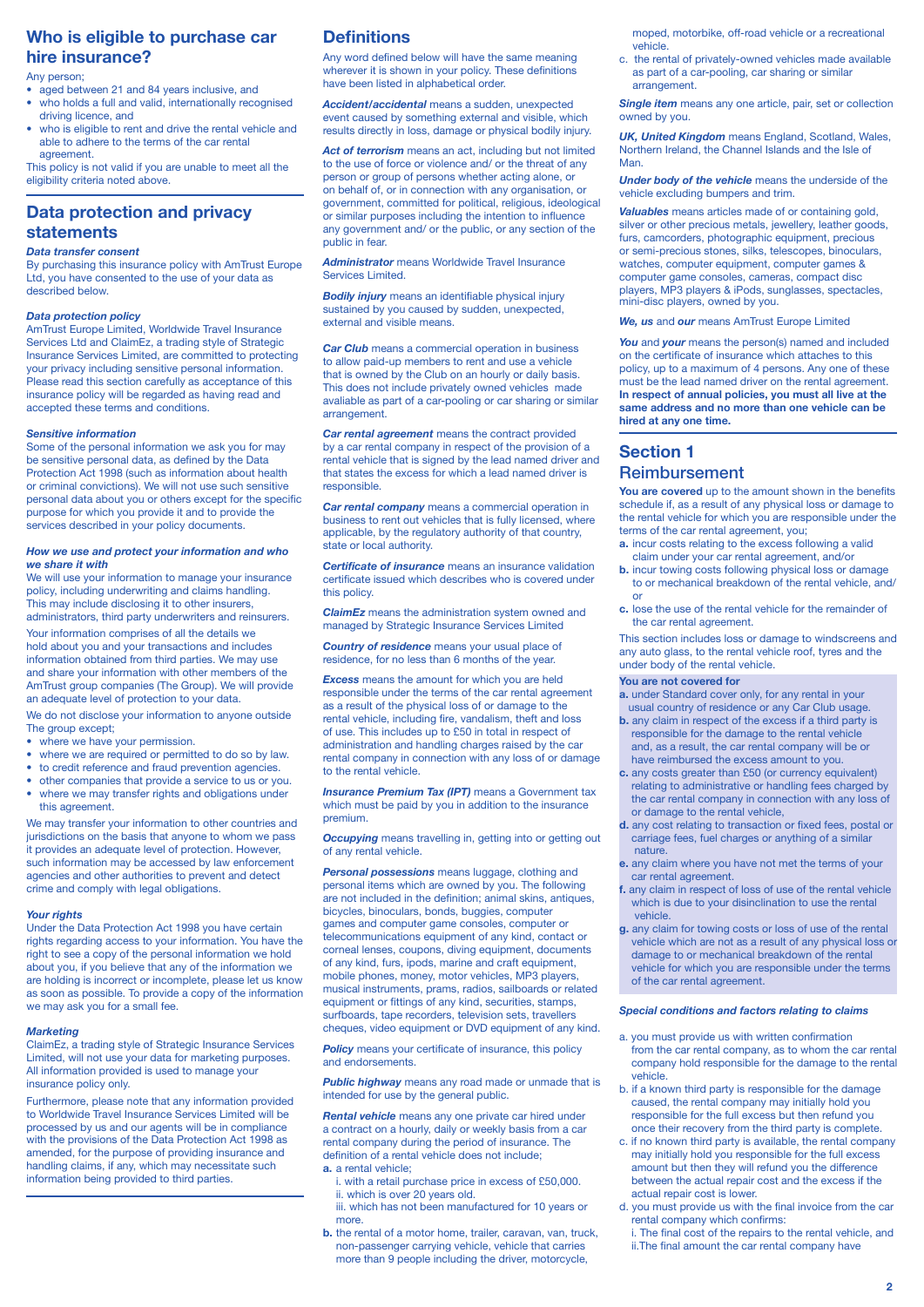charged you in respect of your excess under the car rental agreement. This should reflect any reduced excess amount as per points b and c above.

- e. In respect of any claim for loss of use of the rental vehicle, you must provide written evidence from the car rental company confirming that the rental vehicle is un- roadworthy for the remainder of the car rental agreement due to the damage sustained.
- f. If you are not provided with sufficient proof of the amount charged to substantiate this claim, we will work in conjunction with you to obtain this information from the rental company and/or your credit card company, which may delay your claim.

**Please also refer to the general conditions and exclusions that apply to the whole policy.**

# **Section 2**

# Personal accident

*Applicable to Deluxe Cover only.*

**You are covered** up to the amount shown in the benefits schedule for one of the following losses resulting from an external accident resulting in your death, loss of limb(s). loss of sight or permanent total disablement. No benefits shall be paid for more than one loss suffered. **Please note** the death benefit will be paid to the deceased persons' estate.

#### **Special definitions relating to this section**

*Loss of limb* means loss by permanent severance of an entire hand or foot or the total and permanent loss of use of an entire hand or foot.

*Loss of sight* means total and irrecoverable loss of sight which shall be considered as having occurred;

- **a.** in both eyes if your name is added to the Register of Blind Persons on the authority of a fully qualified ophthalmic specialist and
- **b.** in one eye if the degree of sight remaining after correction is 3/60 or less on the Snellen scale.

*Permanent total disablement* means physical or mental impairment that has a substantial and long-term adverse effect on your ability to carry out any form of employment and at least three of the following normal day to day activities;

- **a.** dressing and undressing.
- **b.** personal hygiene.
- **c.** getting up and down a flight of stairs.
- **d.** getting in and out of a bed or chair.
- **e.** general household duties including cleaning, ironing or shopping.

We will consider that you are unable to perform an activity when the following applies;

- **a.** you are unable to perform the activity even with the use of equipment, and
- **b.** you always need the help of another person to perform the activity.

#### *Special conditions*

The accident giving rise to the loss under this section of cover must;

- **a.** be sustained as a result of you occupying any rental vehicle, or you being struck by any motor vehicle during the duration of the car rental agreement.
- **b.** result in a loss occurring within 180 days of the date of the accident.

**Please also refer to the general conditions and exclusions that apply to the whole policy.**

# **Section 3**

### Personal possessions cover

### *Applicable to Deluxe Cover only.*

**You are covered** up to the amount shown in the benefits schedule for the value of personal possessions which are stolen from your rental vehicle. The maximum payment for any single item is shown in the benefits schedule. The maximum payment for any single item for which an original receipt, proof of purchase or insurance valuation (obtained prior to the loss) is supplied is £75. The maximum payment for any single item for which an original receipt, proof of purchase or insurance valuation is not supplied is £25. The maximum payment for tobacco, alcohol or fragrances (perfumes, aftershaves) is £50. All payments under this section are subject to a maximum of £300 for all such items

All claims are based on the value at the date of loss less a deduction for wear, tear and depreciation as follows;

| Age of equipment Proportion of original purchase price |     |  |
|--------------------------------------------------------|-----|--|
| Up to 1 year                                           | 85% |  |
| Up to 2 years                                          | 70% |  |
| Up to 3 years                                          | 50% |  |
| Up to 4 years                                          | 25% |  |
| Up to 5 years                                          | 10% |  |
| Over 5 years                                           | NII |  |

#### **You are not covered for**

**a.** the first £50 in respect of each claim.

- **b.** claims arising for theft of cash or valuables.
- **c.** claims arising for theft which are not reported to any appropriate police authority within 24 hours of discovery and an official written report obtained.
- **d.** claims from an unattended rental vehicle between the hours of 8pm and 8am local time.
- **e.** claims arising from theft of household goods or anything shipped as freight or under a bill of lading.
- **f.** claims arising from theft of personal possessions from your rental vehicle unless taken from a locked boot, glove box or locked and secured roof box and there is evidence of forced entry which is confirmed by a police report.
- **g.** wear, tear and depreciation of the article(s) (see table above).

**Please also refer to the general conditions and exclusions that apply to the whole policy.**

# **Section 4**

# Key cover

**You are covered** up to the amount shown in the benefits schedule for the cost of replacing a lost or stolen rental vehicle key, including replacement locks and locksmith charges

**You are not covered for** the cost of replacing locks when only the parts need to be replaced.

**Please also refer to the general conditions and exclusions that apply to the whole policy.**

# **Section 5** Curtailment of rental

### *Applicable to Deluxe Cover only.*

**You are covered** up to the amount shown in the benefits schedule if the car rental agreement is cancelled or cut short on the advice of a medical practitioner. You must be confined to a bed in a hospital, in a hotel or in private accommodation during such time that the vehicle rental was booked and paid for.

#### **You are not covered for**

- **a.** any claim if you are unable to provide a copy of; i. the car rental agreement, and
- ii. a medical certificate from a medical practitioner confirming the nature of the illness, dates of the illness
- and the dates you were confined to bed. **b.** any claim if the car rental agreement was for less than
- 7 days.

**Please also refer to the general conditions and exclusions that apply to the whole policy.**

# **Section 6** Drop off charges

### *Applicable to Deluxe Cover only.*

**You are covered** up to the amount shown in the benefits schedule for any drop off charges you incur through the car rental company in the event of there being no one on the car rental agreement available to return the rental vehicle to the originally intended car rental station following an accident/illness

You are not covered for any claim a) if your car rental agreement is a one way rental. b) unless you can provide written evidence from a doctor or hospital to confirm the reason for your inability to drive the rental vehicle.

**Please also refer to the general conditions and exclusions that apply to the whole policy.**

# **Section 7** Lock out

#### *Applicable to Deluxe Cover only.*

**You are covered** up to the amount shown in the benefits schedule in the event that you are unintentionally locked out of a rented vehicle with the keys inside for the necessary costs incurred to open the car without causing any further damage. The rental company must approve the locksmith prior to a locksmith being called out.

**Please also refer to the general conditions and exclusions that apply to the whole policy.**

# **Section 8 Misfuelling**

### *Applicable to Deluxe Cover only.*

**You are covered** up to the amount shown in the benefits schedule for costs you incur in respect of flushing the engine of the incorrect fuel, additional travel expenses or vehicle recovery if you put the wrong type of fuel into the rental vehicle.

### **You are not covered for**

- **a.** any claims for the cost of repair or replacement of any mechanical part or damage to the engine arising from the use of the incorrect fuel.
- **b.** any costs associated with any missed departure. **c.** any costs from any consequential loss whatsoever. Claims shall only be paid for those losses which are specifically stated under the terms of this insurance.

**Please also refer to the general conditions and exclusions that apply to the whole policy.**

# **Section 9**

### Road rage

### *Applicable to Deluxe Cover only.*

You are covered up to the amount shown in the benefits schedule if as a direct result of an accident that has involved your rental vehicle, you suffer a physical assault by another person which results in bodily injury.

#### **You are not covered for**

- **a.** any claim where the physical assault is caused by a relative or a person known to you.
- **b.** any claim for bodily injury which is not supported by medical evidence.
- **c.** any claim if the incident is not reported to the police within 24 hours of it taking place and a written report obtained.
- **d.** any claim if you or one of your passengers contributed either vocally or physically to the incident, other than the initial accident.
- **e.** any claim if the incident occurred outside the territorial limits shown on your certificate of insurance.

### **Please also refer to the general conditions and exclusions that apply to the whole policy.**

# **Section 10** Car jacking cover

### *Applicable to Deluxe Cover only.*

**You are covered** up to the amount shown in the benefits schedule if as a direct result of the theft or attempted theft of your rental vehicle, you suffer a physical assault by another person which results in bodily injury.

### **You are not covered for**

- **a.** any claim where the physical assault is caused by a relative or a person known to you.
- **b.** any claim for bodily injury which is not supported by medical evidence.
- **c.** any claim if the incident is not reported to the Police within 24 hours of it taking place and a written report obtained.
- **d.** any claim if you or one of your passengers contributed either vocally or physically to the incident, other than the initial accident.
- **e.** any claim if the incident occurred outside the territorial limits shown on your certificate of insurance.

**Please also refer to the general conditions and exclusions that apply to the whole policy.**